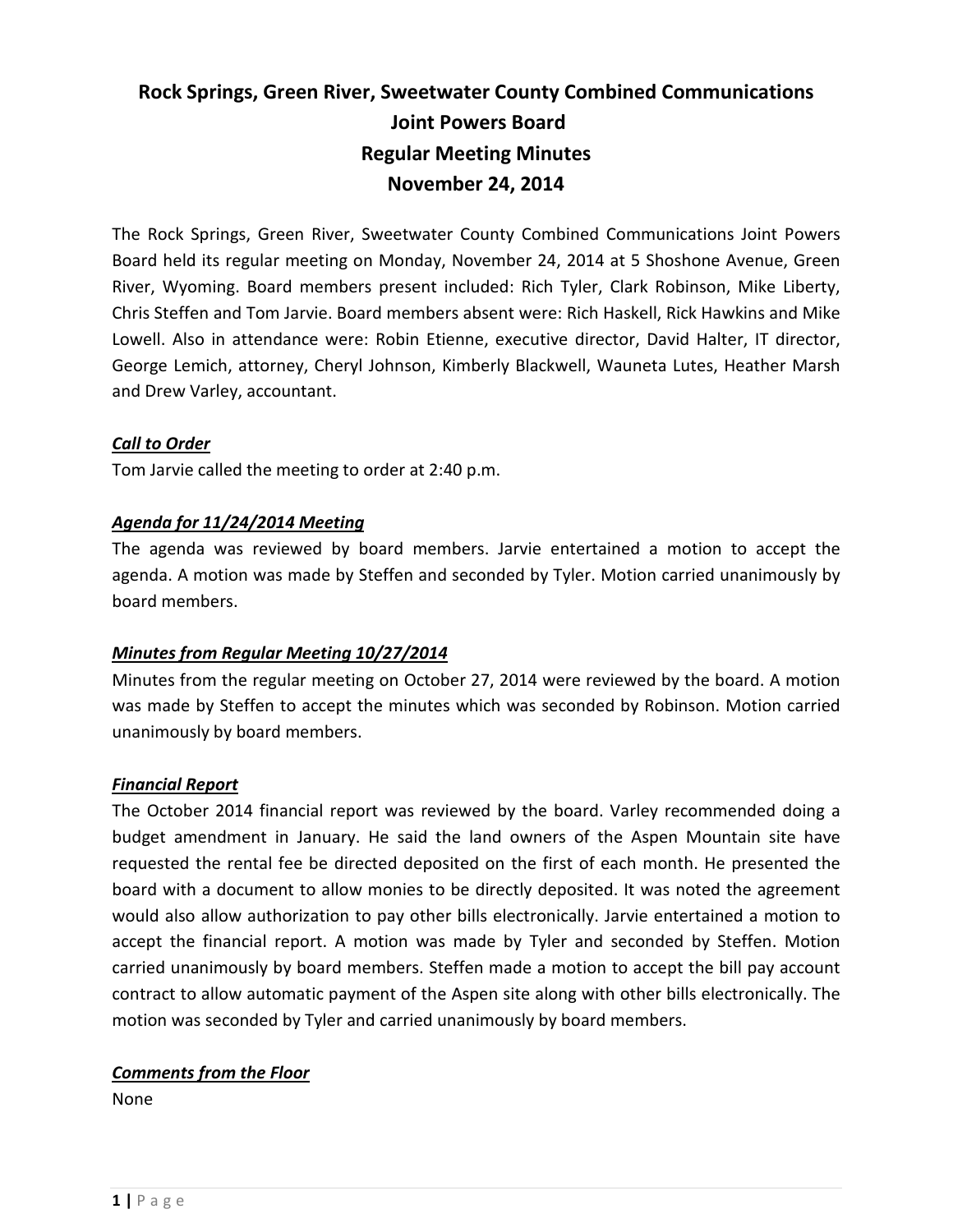#### *Executive Director Report*

Etienne reported the stats continue to count inaccurately. He continues to work with InterAct on the issue. The last data conversion has not been completed and he had heard it has been moved to the end of December. Monies are still being withheld from InterAct until items are resolved. There were 10,606 calls with 1,223 being 911. 85.1.% of calls were wireless. 99.6% of 911 calls were answered within 10 seconds or less and 99.3% of admin lines were answered within 10 seconds or less. He said he had attended the Solvay Kids Safety Day on November 15, 2014 where he handed out public relation items and gave 10-15 minute presentations. He was also able to speak with some of the parents and informed them of Code Red and Smart911. Kimberly Blackwell and Wendy Johnson had attended the recent NENA conference. Three new communications personnel will be attending the academy December 1-12, 2014. He said there has been a lot of discussion lately on wireless call accuracy. He has been asked for feedback on accuracy issues. There are several good solutions out there with no solutions being put forth at this time.

#### *IT Director Report*

Halter said the microwave sites should be ready by the second week of December. Lemich asked if any there were any issues during the recent power outage with Rocky Mountain Power. Halter noted there were no issues.

# *Committee Reports* **Personnel Committee**  No report.

#### *Bills & Claims*

Jarvie entertained a motion to accept the bills and claims. A motion was made by Liberty and seconded by Steffen. Motion carried unanimously by board members.

#### *Correspondence*

None.

#### *New Business*

#### **a. Personnel Policy Additions and Change**

The weapons policy was reviewed by board members. Steffen asked about employees carrying a weapon for protection if a company vehicle is purchased for travel to and from other sites and training. Lemich noted the language for dangerous weapons has multiple definitions and suggested the policy specify which weapons are included. There was also discussion as to if the policy would cover the entire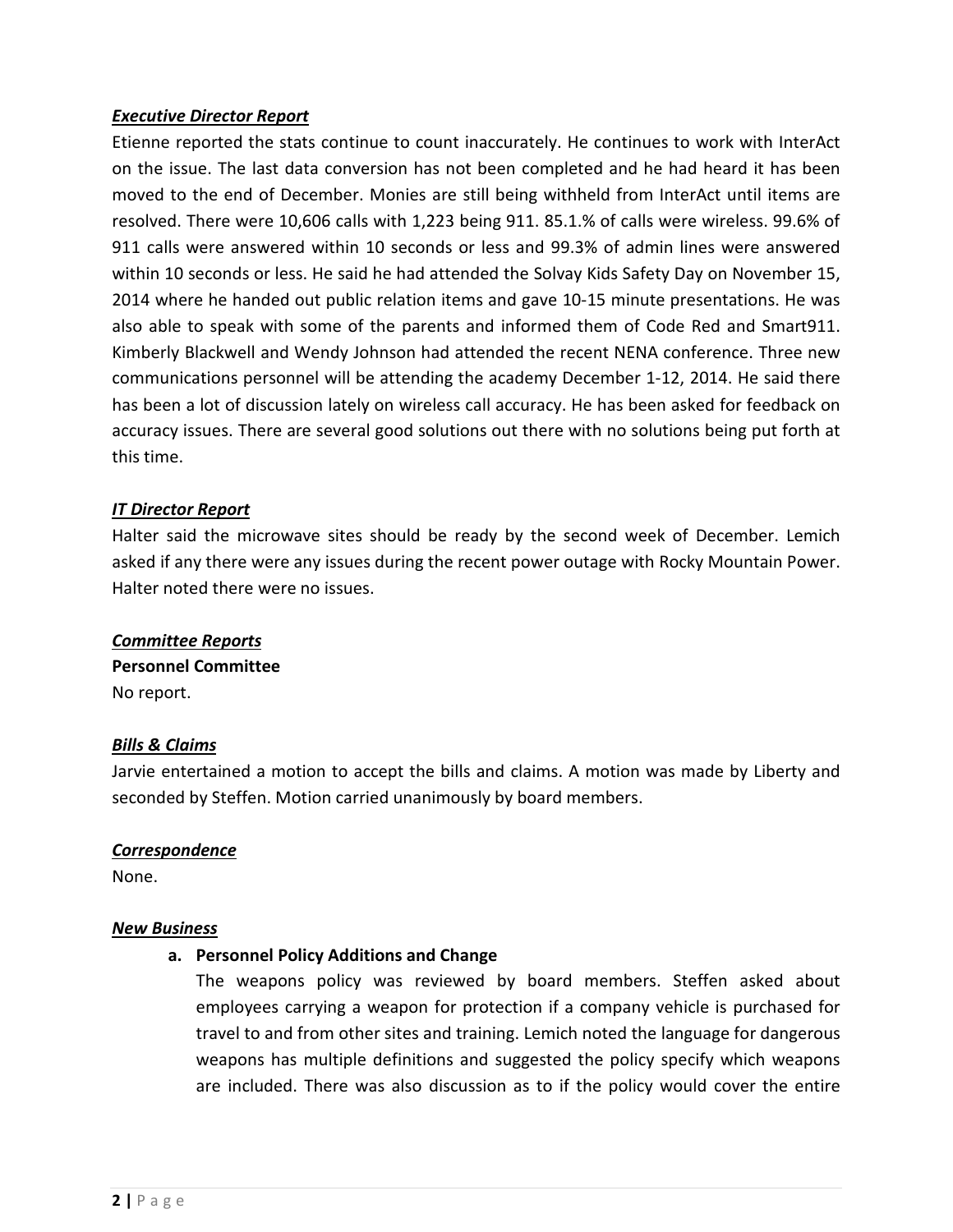premises including parking lots. Therefore, employees would not be able to have weapons in vehicles for personal safety. Jarvie asked the board if they wanted to act on the policy or table it for further discussion. Robinson made a motion to table the policy for further discussion which was seconded by Steffen. Motion carried unanimously by board members. Lutes asked the board to take in to consideration employees who travel to and from Rock Springs, WY for work. Johnson noted she would like to be able to have the option to have a weapon in her vehicle when traveling to and from Rock Springs, WY for work.

The absence and tardiness policy was reviewed by the board. The notification would change from the immediate supervisor to the on-duty supervisor. A motion was made by Tyler to accept the change to the policy as presented which was seconded by Robinson. Motion carried unanimously by board members.

The administration leave policy was reviewed by the board. A motion was made to accept the policy by Steffen which was seconded by Tyler. Motion carried unanimously by board members.

#### *Comments from the Chairman*

Absent no report.

#### *Old Business*

# **a. Press Release – Smart 911**

Etienne said he and Wamsley needed to get together to complete the press release. He noted they are working with a Smart 911 representative on the press release.

# **b. WyoLink Low Level Sites**

Etienne handed out a letter to pitch to the PSCC and WyoLink the coverage challenges and items they would like to see changed for the Sweetwater County area. It was recommended to get letters of support from the Wyoming Highway Patrol and DCI. Etienne said there would be Motorola coverage maps included with the letter. He said the PSCC and the Governor need to see funding has to be provided and just how much WyoLink is used by the county. Steffen said maybe someone from the board could go to a meeting to answer any questions they may have. It was suggested the letter be completed and sent out as soon as possible for the upcoming legislative session.

#### **c. EAP**

Etienne said Dr. Post had sent an agreement which he would forward to Lemich to review prior to approval. The agreement will be ready for review by the board at the next scheduled meeting.